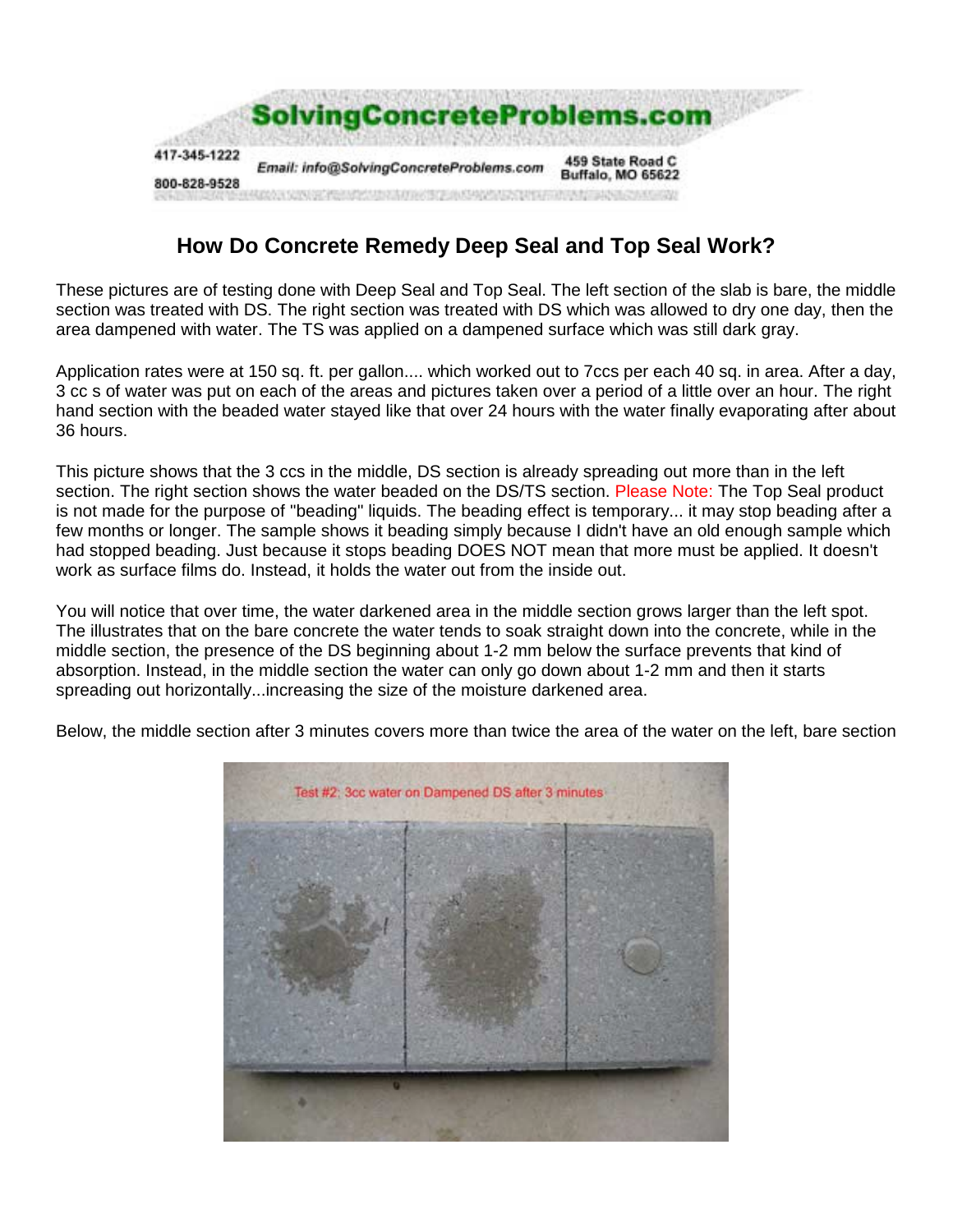After 8 minutes, the center section has continued to grow as the water spreads out horizontally because the Deep Seal is blocking it from going down into the slab.



While hard to see at this resolultion, there is still slight moisture on the surface in the two left sections, bare and DS only... the beaded 3 cc.s on right on the DS/TS has not changed at all.

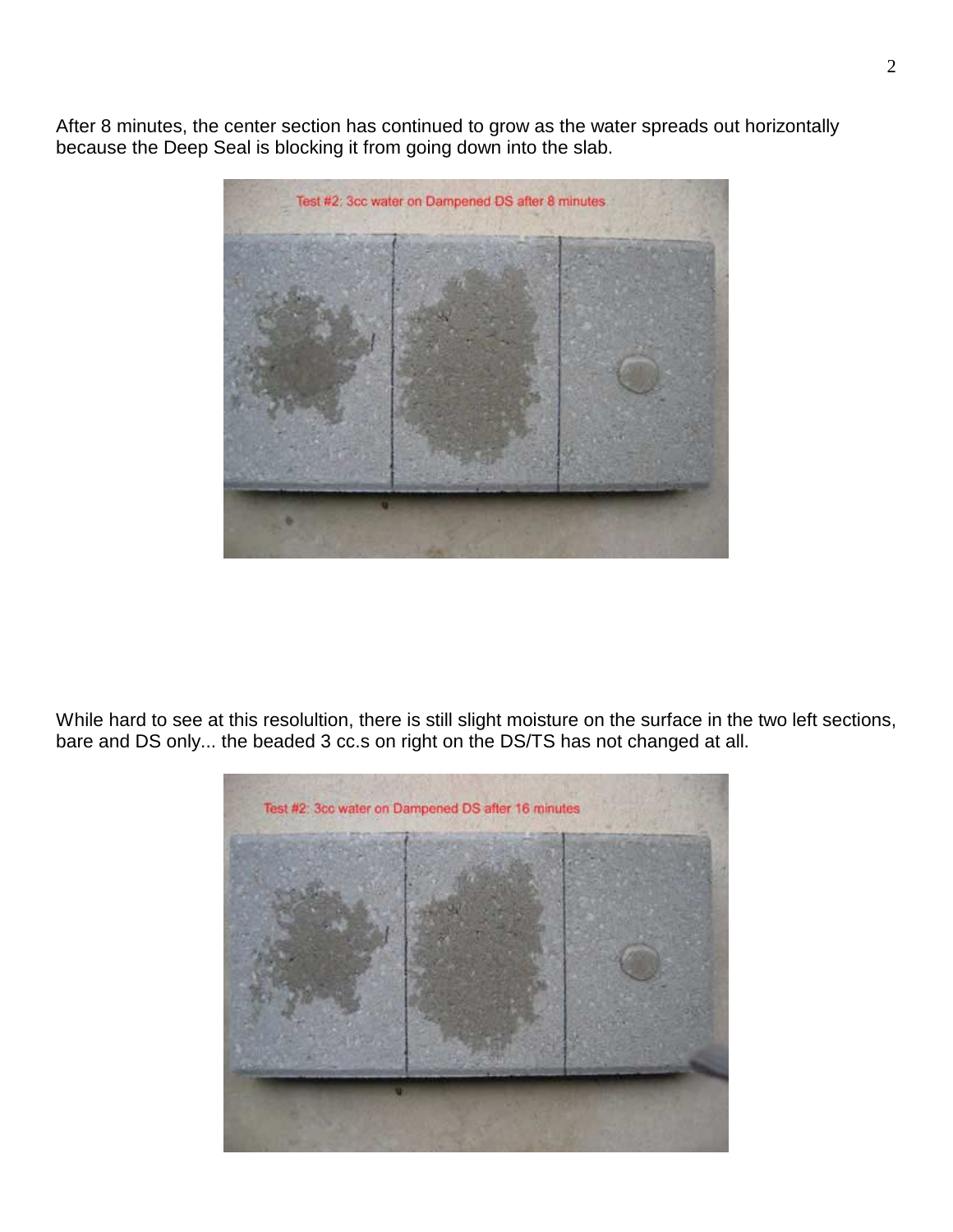By 18 minutes, there is no water on the surface, it has all soaked in on the bare section and spread out wider in the middle section where the DS blocks the penetration under the surface. This illustrates that Deep Seal does NOT put a film on the surface, instead the top 1-2 mm are devoid of product and constitute a "bondable" surface for the application of adhesives, paints, surface coatings, overlays, stampwork etc.



After 22 minutes you can notice that the middle section is starting to lighten up in color around the edges and at some places in the darkened (wet) area... the bare section on the left is not showing this lightening or drying.

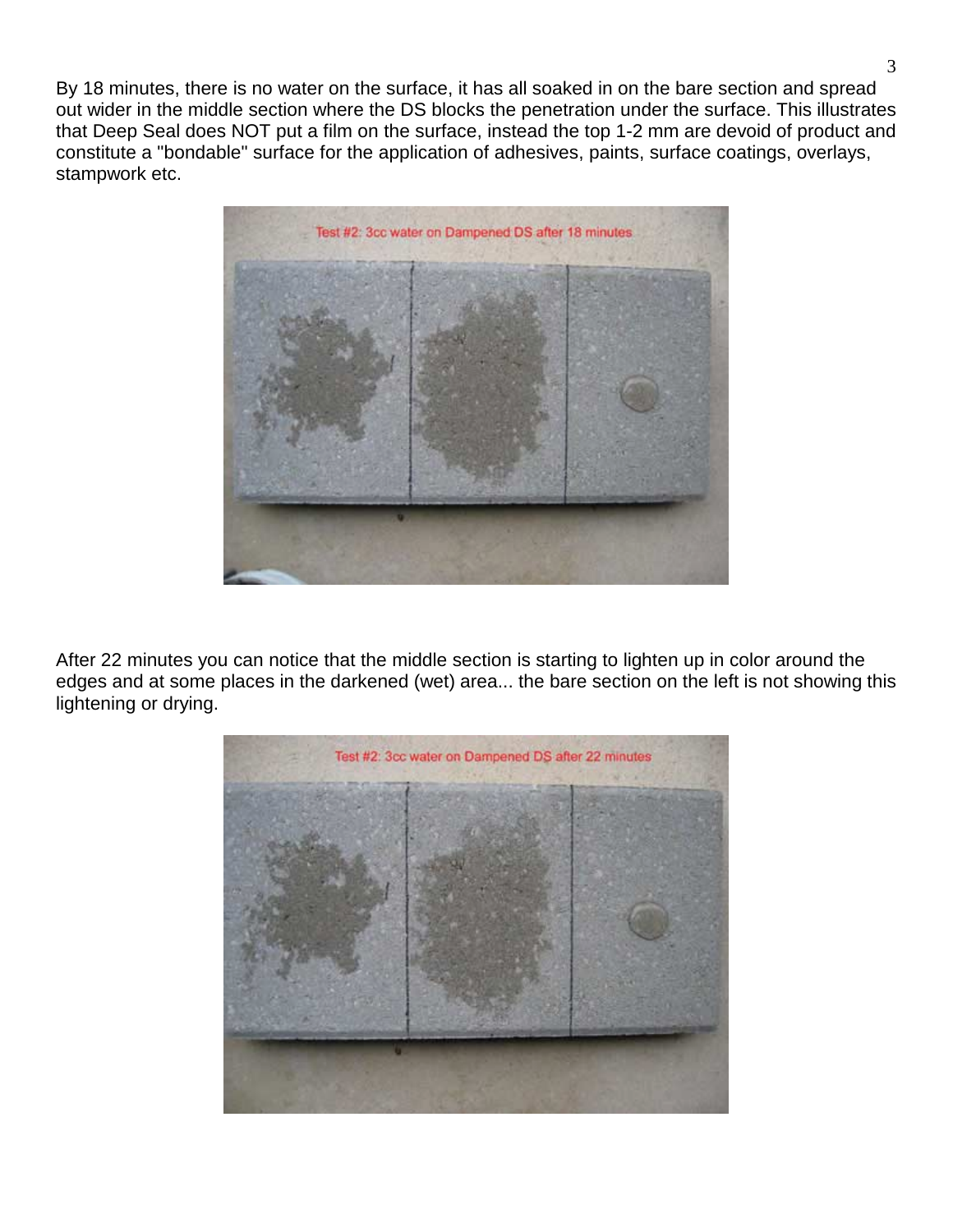By 25 minutes the difference in drying between the left and middle sections is becoming more evident... with the DS treated area getting dry faster than the untreated section on the left, which is darker in color, indicating more moisture present.



The pronounced drying of the center section becomes more evident at 38 minutes, compared to the left (untreated) section which is still quite dark, i.e., wet.

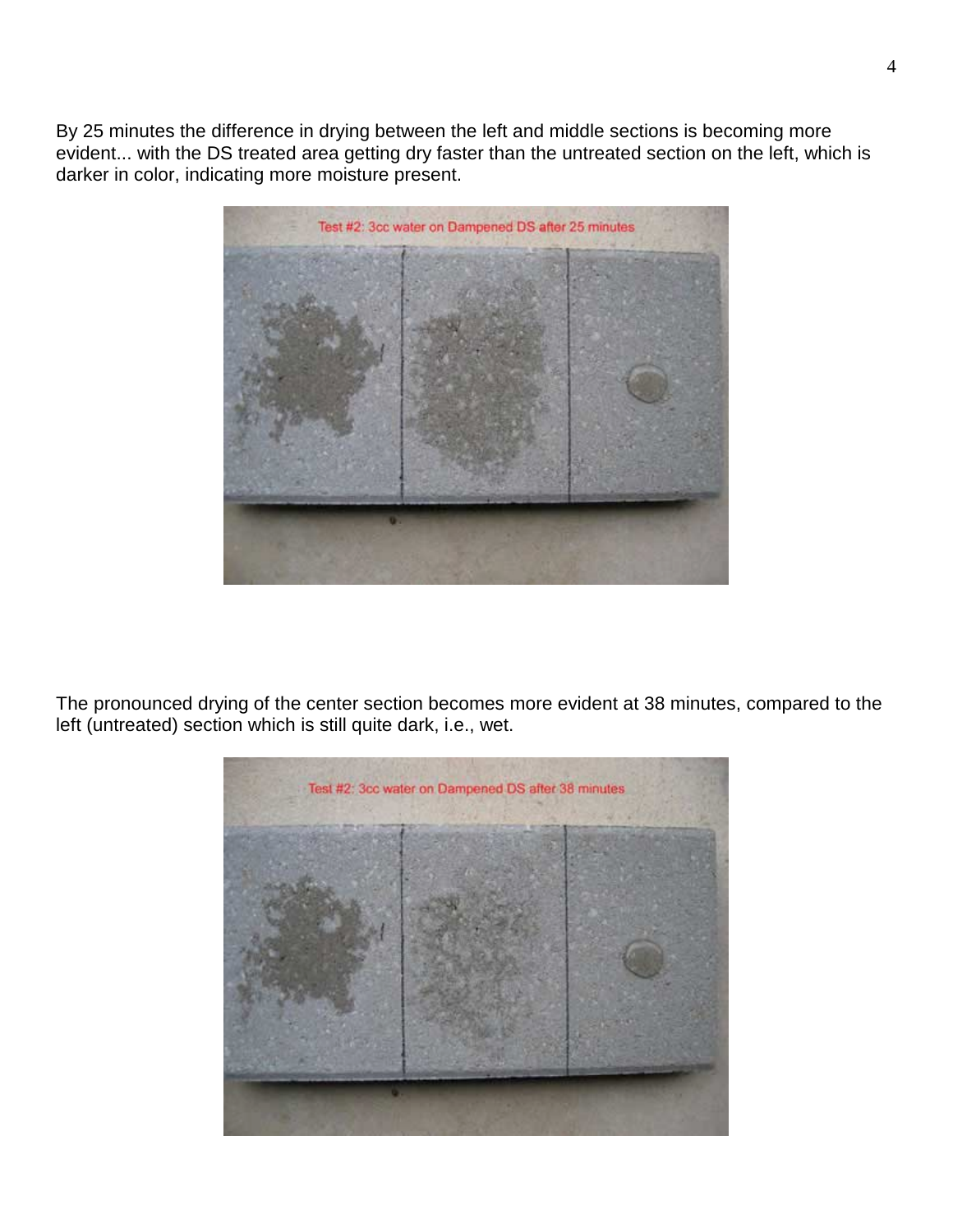After just under an hour, the 3 ccs of water has almost completely dried where it was applied on top of the Deep Seal....while the 3 ccs applied on the left untreated section still shows dark indicated presence of water.



After a little over an hour, the middle DS treated section is pretty much dry, but water still evident on the left. The right Top Seal section shows the 3 cc's of water still beaded with none having soaked in. This graphically shows that concrete treated with DS does not stay damp or wet as untreated concrete. If it had rained on this slab, say 1/2 inch of rain or more, the slab on the left would have been totally saturated and full of water... appearing dark gray over the whole surface...while the DS treated section would appear as it does below... because the only water that could have soaked into the DS treated section would have been in the top 1-2 mm of the surface... which as you can see dries quickly. This test was done in southwest Missouri where humidity is relatively high, and no sun hit this slab during the test.